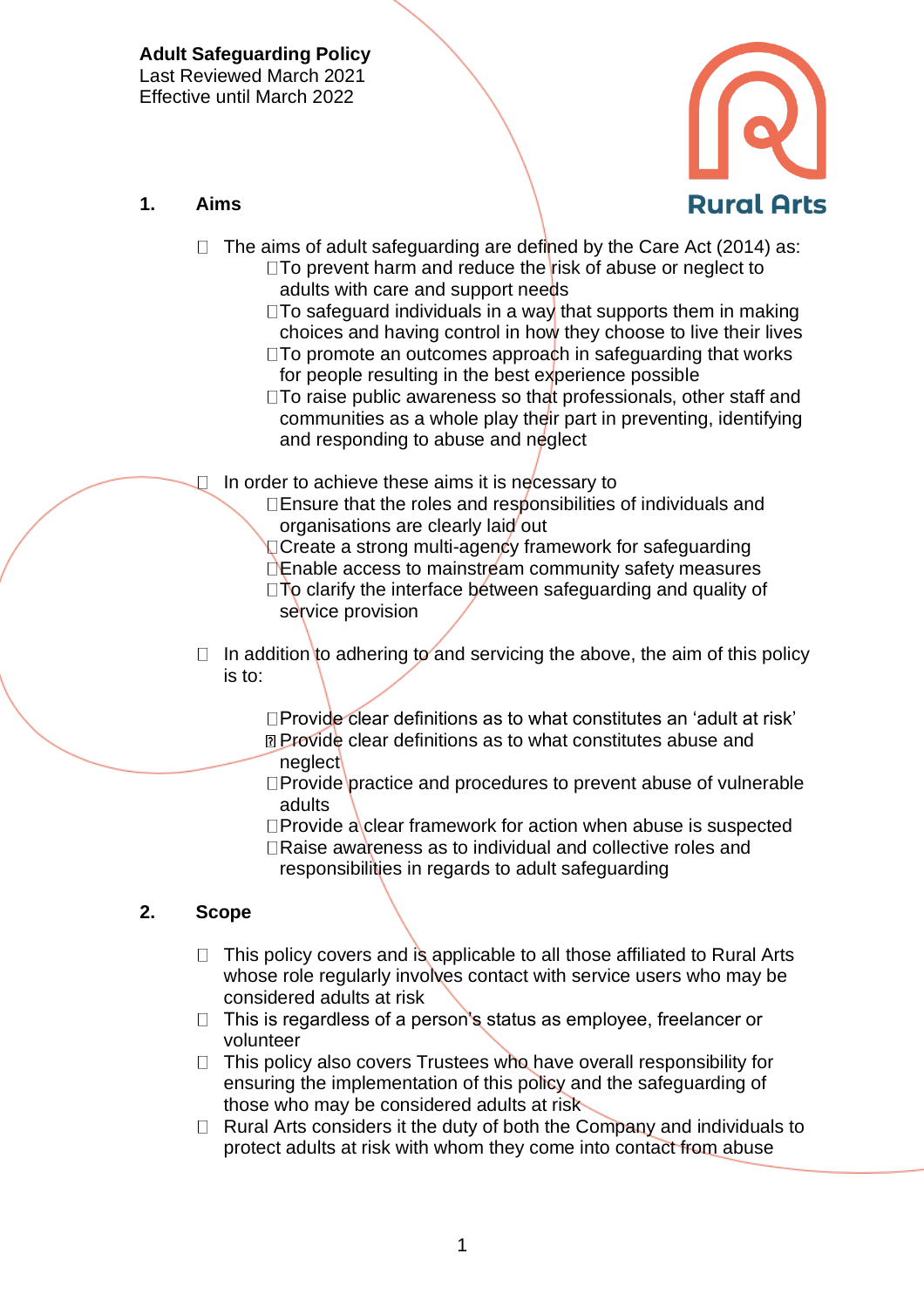

### **3. Introduction**

- $\Box$  Rural Arts provides services for and works with individuals who may be defined as 'adults at risk'
- $\Box$  Rural Arts has obligations to strive to protect adults at risk who it believes or suspects to have been subject to or at risk of abuse or neglect
- $\Box$  This policy is informed by and adheres to up-to-date legislation and statutory guidance, as well as industry best practice, including:

□ Care Act (2014)

Care and Support Guidance (2015, updated 2020)

□Mental Capacity Act (2005)

□North Yorkshire Safeguarding Adults Board guidance  $\square$ Six Safeguarding Principles (see 5.)

# **4. Definitions**

 $\Box$  The Care Act (2014) states that duties apply to any adult who:  $\Box$  Has needs for care and support (whether the local authority is

meeting any of those needs), and

- $\square$ Is experiencing, or at risk of, abuse or neglect, and
- $\Box$  As a result of those care and support needs is unable to protect themselves from either the risk or, or the experience of abuse or neglect
- □ The Care Act (2014) does not define abuse nor neglect however does provide categories and examples of both, including:
	- $\Box$ Physical abuse including hitting, slapping, pushing, misuse of medication, restraint or inappropriate physical sanctions;
	- $\square$  Sexual abuse including rape and sexual assault or sexual acts to which the adult has not consented or was pressured into consenting;
	- $\square$ Psychological abuse including emotional abuse, threats of harm or abandonment, deprivation of contact, humiliation, blaming, controlling, intimidation, coercion, harassment, verbal abuse, isolation or unreasonable and unjustified withdrawal of services or supportive networks;
	- $\square$ Exploitation either opportunistically or premeditated, unfairly manipulating someone for profit or personal gain;

 $\Box$  Financial or material abuse  $\rightarrow$  including theft, fraud, exploitation, coercion in relation to an adult's financial affairs or arrangements, including in connection with wills, property, inheritance or financial transactions, or the misuse or misappropriation of property, possessions or benefits;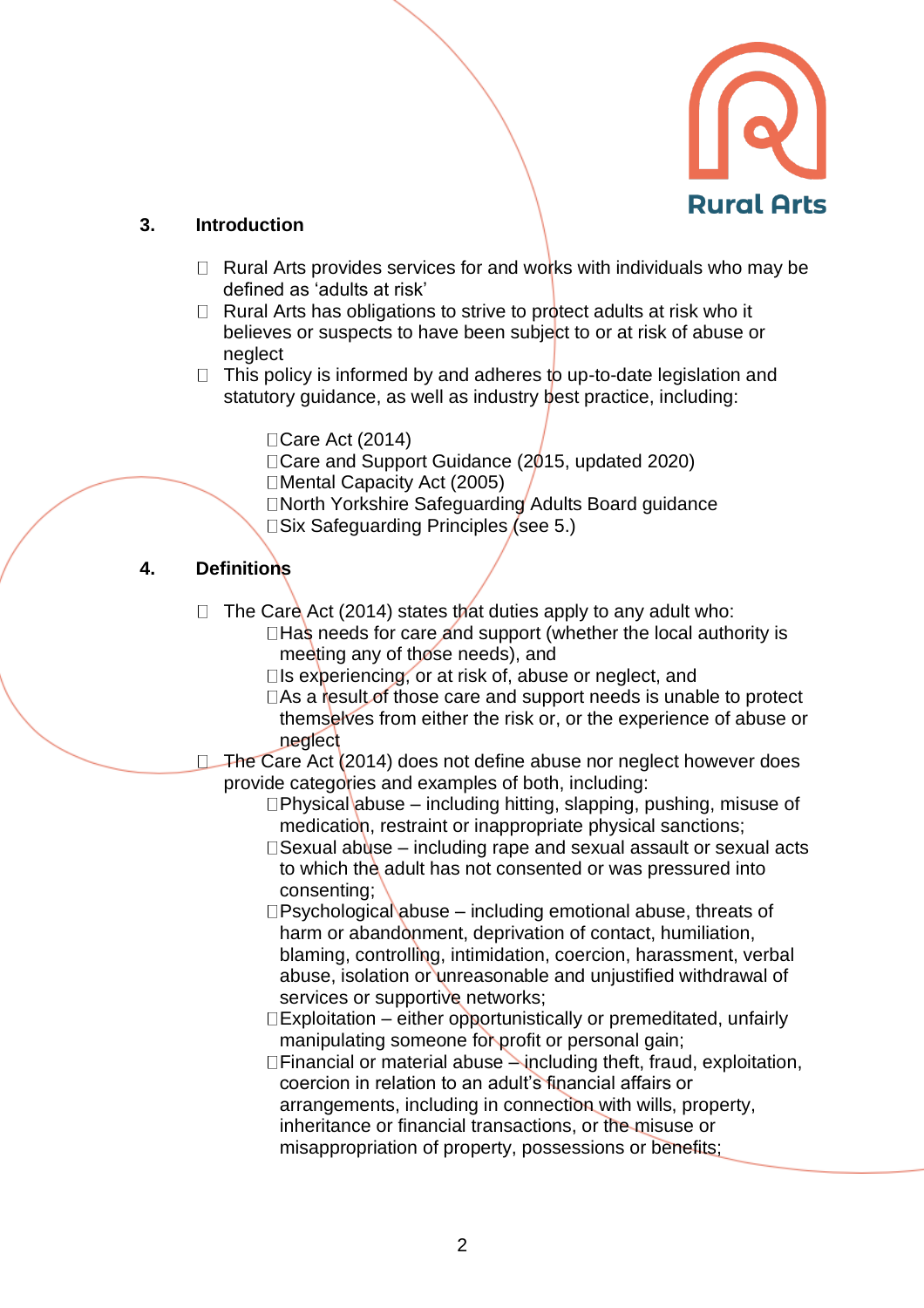

- D Neglect and acts of omission including ignoring medical or physical care needs, failure to provide access to appropriate health, care and support or educational services, the withholding of the necessities of life, such as medication, adequate nutrition and heating;
- Discriminatory abuse including discrimination on grounds of race, gender and gender identity, disability, sexual orientation, religion, and other forms of harassment, slurs or similar treatment; and
- $\Box$ Institutional abuse including neglect and poor care practice within an institution or specific care setting like a hospital or care home, for example. This may range from isolated incidents to continuing ill-treatment
- $\Box$  The Care Act introduces concepts of domestic abuse, modern slavery and self-neglect into adult safeguarding
- $\Box$  Rural Arts also considers radicalisation as a separate and significant form of harm

□Rural Arts' duty under the PREVENT agenda can be found in Appendix 1

- $\Box$  'No Secrets (2000)', which the Care Act of 2014 replaced, defined abuse as 'violation of an individual's human and civil rights by any other person or persons'
- $\Box$  In the absence of a more up-to-date definition, Rural Arts considers this to be a sufficient definition of abuse, in which 'person or persons' can also include institutions or organisations
- □ 'Designated Safeguarding Officer' (DSO) refers to the posts of Outreach Coordinator and Creative Producer (Visual Arts), currently held by Jayne Rawlins and Sorcha McCole respectively
- $\Box$  'Designated Safeguarding Lead' (DSL) refers to the post of Director, currently Max May
- $\Box$  In cases when the Designated Safeguarding Lead is unavailable, for example when on annual leave or in transition between postholders, the role is assumed by the Operations Manager, currently Angela Holt

#### **5. Principles**

 $\Box$  As detailed in the Care and Support Guidance (2015), six key principles underpin all adult safeguarding work:

> $\Box$ Empowerment – People being supported and encouraged to make their own decisions and informed consent

*"I am asked what I want as the outcomes from the safeguarding process and these directly inform what happens."*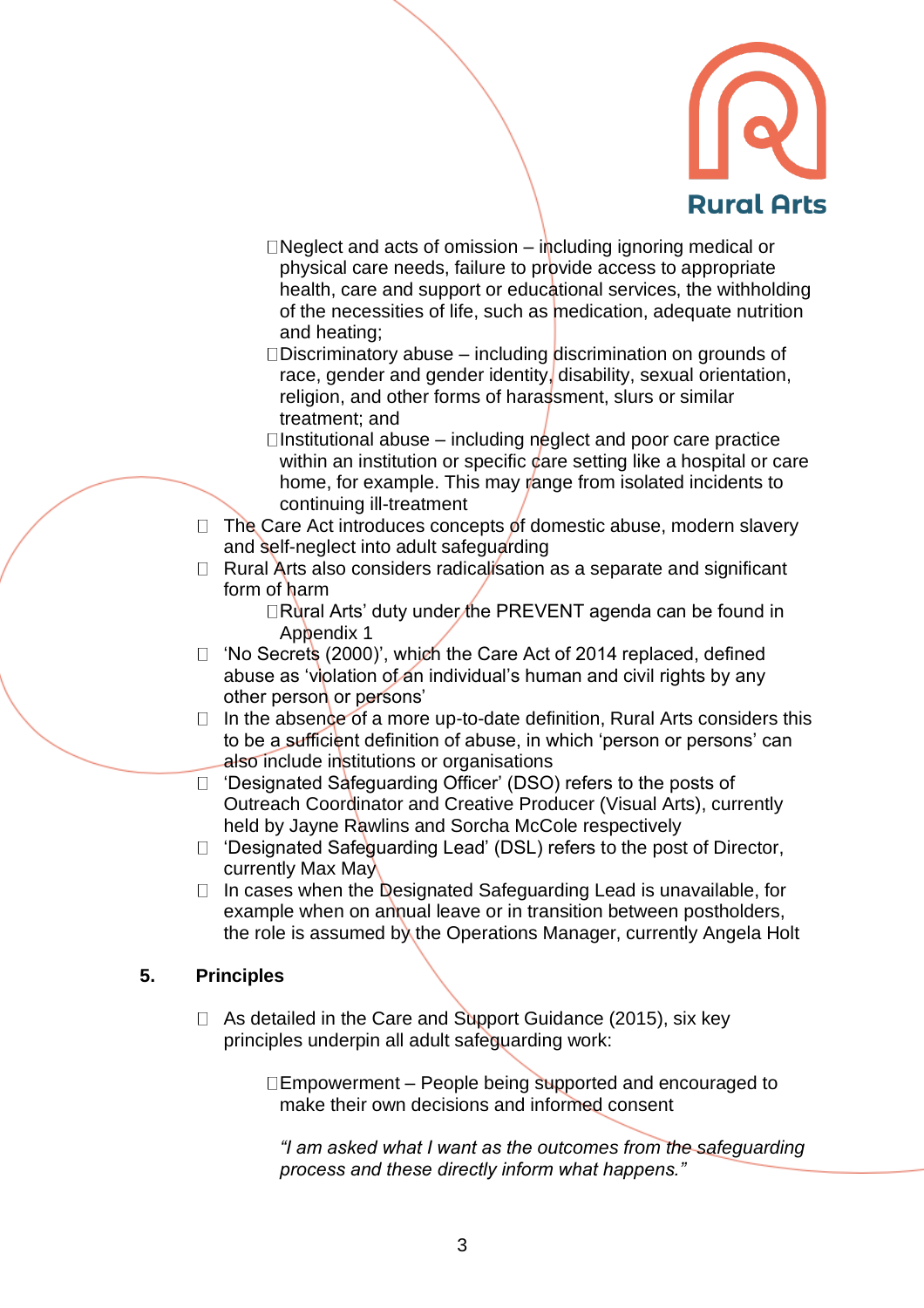

 $\Box$ Prevention – It is better to take action before harm occurs

*"I receive clear and simple information about what abuse is, how to recognise the signs and what I can do to seek help."*

 $\Box$ Proportionality – Proportionate and least intrusive response appropriate to the risk presented

*"I am sure that the professionals will work for my best interests, as I see them and they will only get involved as much as needed"*

 $\square$ Protection – Support and representation for those in greatest need

I get help and support to report abuse and neglect. I get help so that I am able to take part in the safeguarding process to the extent to which I want/

 $\Box$ Partnership – Local solutions through services working with their communities. Communities have a part to play in preventing, detecting and reporting neglect and abuse

*"I know that staff treat any personal and sensitive information in confidence, only sharing what is helpful and necessary. I am confident that professionals will work together to get the best result for me."* 

 $\Box$ Accountability – Accountability and transparency in delivering safeguarding

*"I understand the role of everyone involved in my life and so do they."*

This ensures that policies and procedures are person-centered, allowing adults at-risk to be the decision-maker where possible.

#### **6. Responsibilities**

- $\Box$  Individuals at Rural Arts have a responsibility to be aware and alert to signs of potential or actual abuse of an adult at risk
- $\Box$  Neither individuals nor Rural Arts are responsible for diagnosing, investigating or providing a therapeutic or medical response to abuse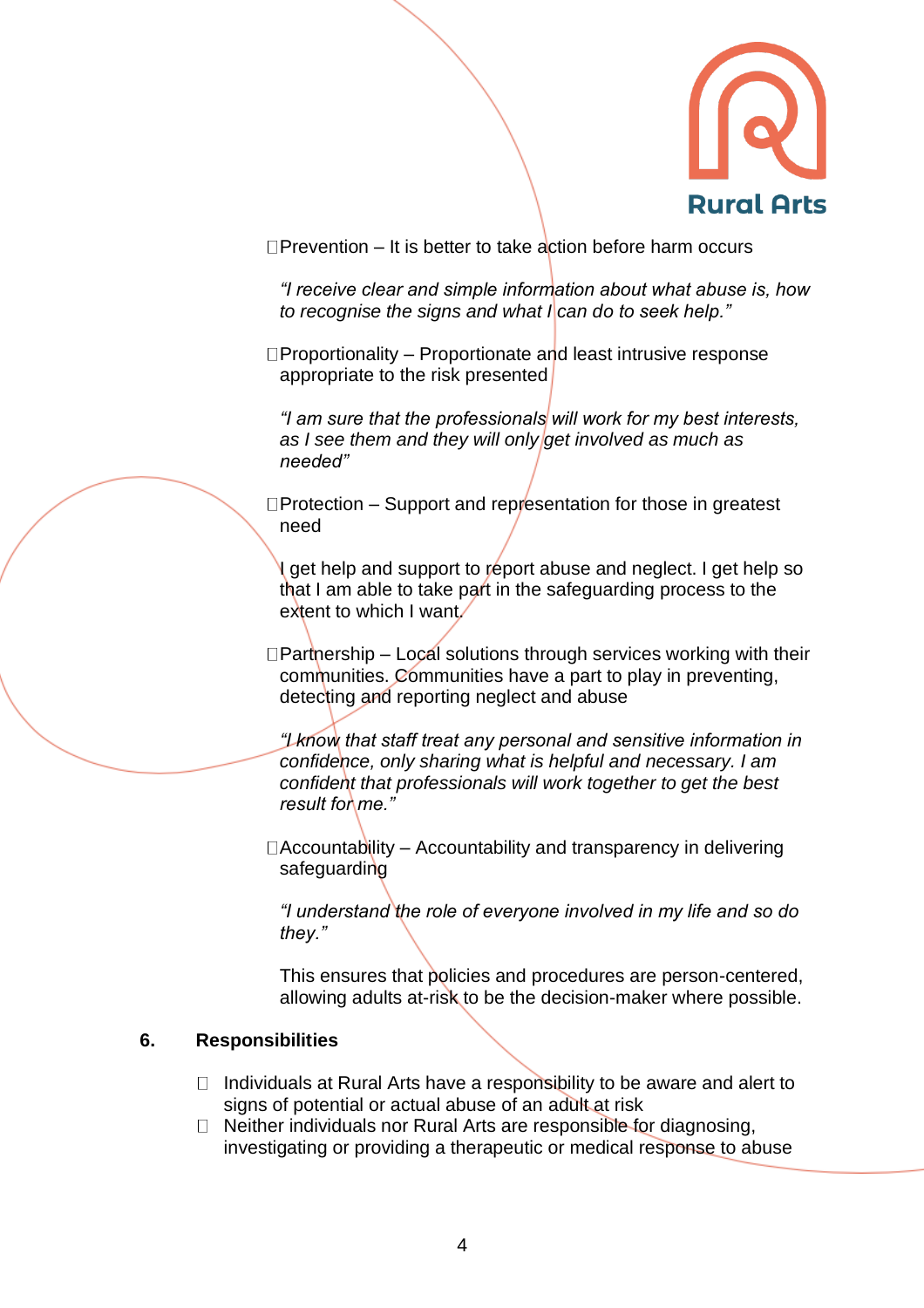

- $\Box$  Due care must be given to provisions under the Mental Capacity Act (2005) and the Care Act (2014) to foreground the wishes, choices and capacity of the individual
- $\Box$  Neither Rural Arts nor individuals associated with Rural Arts may make assessments under the Mental Capacity Act
	- $\Box$ This does not preclude either an individual or the organisation going against the will of an adult at risk to progress or refer a disclosure or concern of abuse or neglect
	- Rural Arts' duty of care extends past the point of confidentiality or adherence to wishes. This does not represent a deprivation of liberty

Individuals must refer any safeguarding incident (suspicion or disclosure of abuse or neglect) to a Designated Safeguarding Officer urgently, without delay and within 24 hours

**This is also the practice when an individual representing Rural** Arts is working with an external organisation and their service users

- 1. Disclosures should be referred to a Designated Safeguarding Officer within 24 hours for multi-agency working with the partner organisation
- 2. All safeguarding concerns should be discussed by the Designated Safeguarding Officer/s with the Designated Safeguarding Lead within 24 hours to discuss the severity of the concern
- $\Box$  Incidents of a terrorist or suspected terrorist nature should additionally be referred to the Anti-Terrorism hotline: 0800 789 321
- $\Box$  A Designated Safeguarding Officer must review the details of any safeguarding incidents and take appropriate action as detailed in the procedures of this policy, including discussions with the Designated Safeguarding Lead.
- $\Box$  A Designated Safeguarding Officer must share the details of any safeguarding incidents with relevant authorities, organisations or other individuals if satisfied or required by the procedures of this policy
- $\Box$  The Designated Safeguarding Lead must refer serious safeguarding incidents to the Chair for consideration and potential action within 24 hours of receiving the concern, as well as emergency services and Safeguarding boards as appropriate.
- $\Box$  Rural Arts recognises the responsibility to assist adults at risk to understand the options available to them, as well as the potential for conflicts of interest between adults at risk and their carers and service providers

□Rural Arts celebrates the rights to self-determination

 $\Box$ Rural Arts will disseminate information on and assist the understanding of self-determination under the Mental Capacity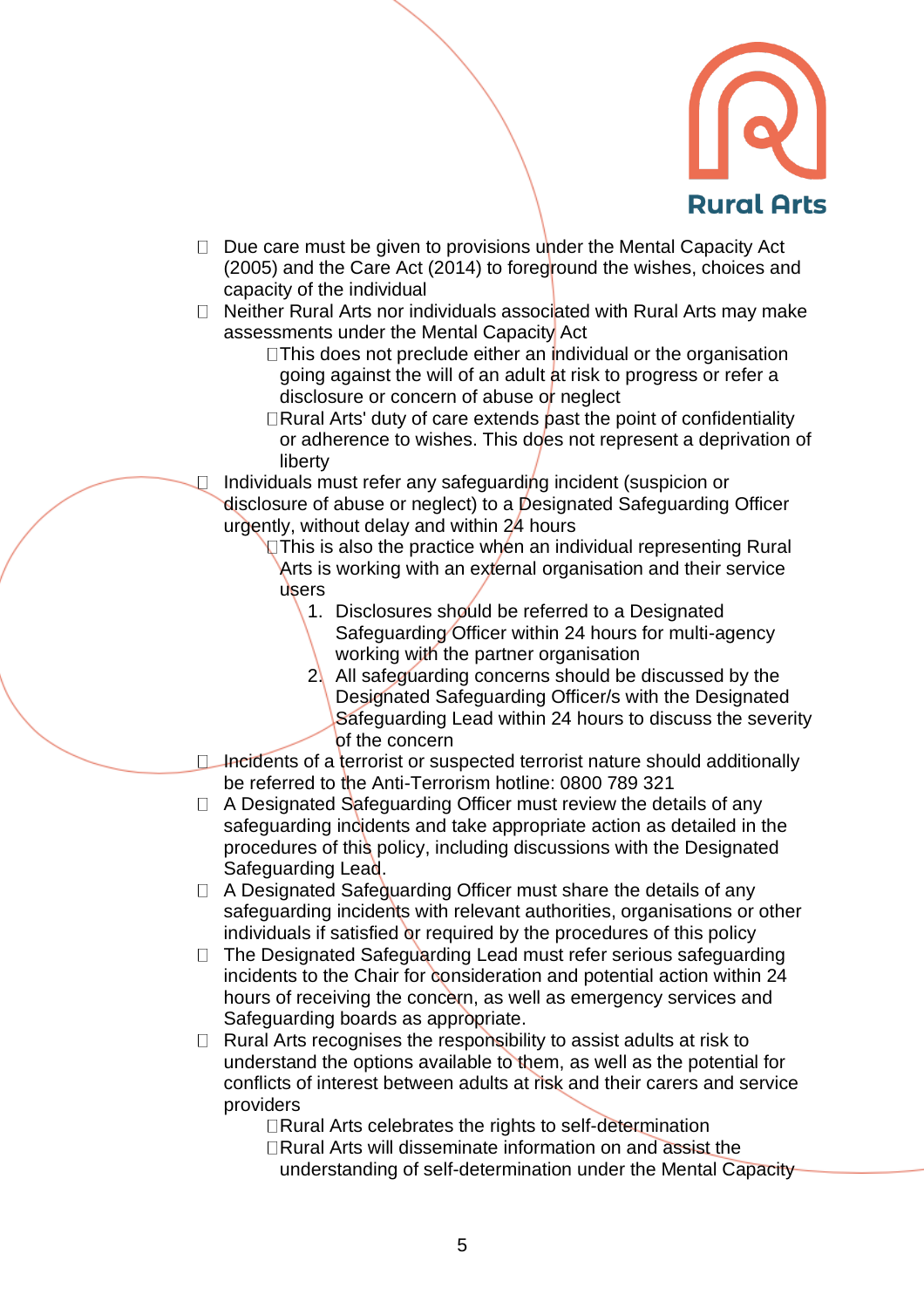Act (2005) to adults at risk via programmes of work, awareness documentation and individual consultation



 $\Box$ Rural Arts will provide individual and independent advice to those requesting further explanation or support as to how to access services or exercise rights

 $\Box$  In compliance with Section 68 of the Care Act and best practice guidelines, Rural Arts will work with nominated advocates as advised by the local authority, and signpost adults at risk to advocacy services

 $\Box$  Rural Arts maintains robust and up-to-date policies to work in tandem with this policy to uphold the safety and wellbeing of all adults, particularly those at risk

 $\square$  Issues of risk and risk management are discussed with adults at risk in order that service user involvement may feed into the development of practicable and responsive policies and procedures

Please see individual policies for further details:

- 1. Employee handbook
- 2. Volunteering policy
- 3. Health and Safety Policy
- 4. Complaints procedure
- $\Box$  Rural Arts recognises importance of the Deprivation of Liberty Safeguards to ensure those assessed under the Mental Capacity Act are not unfairly restricted access to liberty
- $\Box$  Deprivations of liberty can only be authorised and enforced by trained professionals in hospitals and care home environments. Neither individuals working on behalf of, nor Rural Arts the organisation, are authorised to do so

 $\Box$  Rural Arts do not provide personal care to service users

- $\square$ Due to the nature of the Rural Arts' services staff may sometimes be present during the changing of costumes specifically related to performances and workshops
	- $\Box$  In such cases, staff may support the changing of costumes only when full consent has been received from the adult at risk and/or their carer

#### **7. Disclosure of Abuse**

- $\Box$  If an adult at risk discloses that they are being abused or any service user discloses that they are involved in abuse of an adult at risk, action should continue as detailed in section 9
- $\Box$  All action must proceed urgently (within 24 hours) and without delay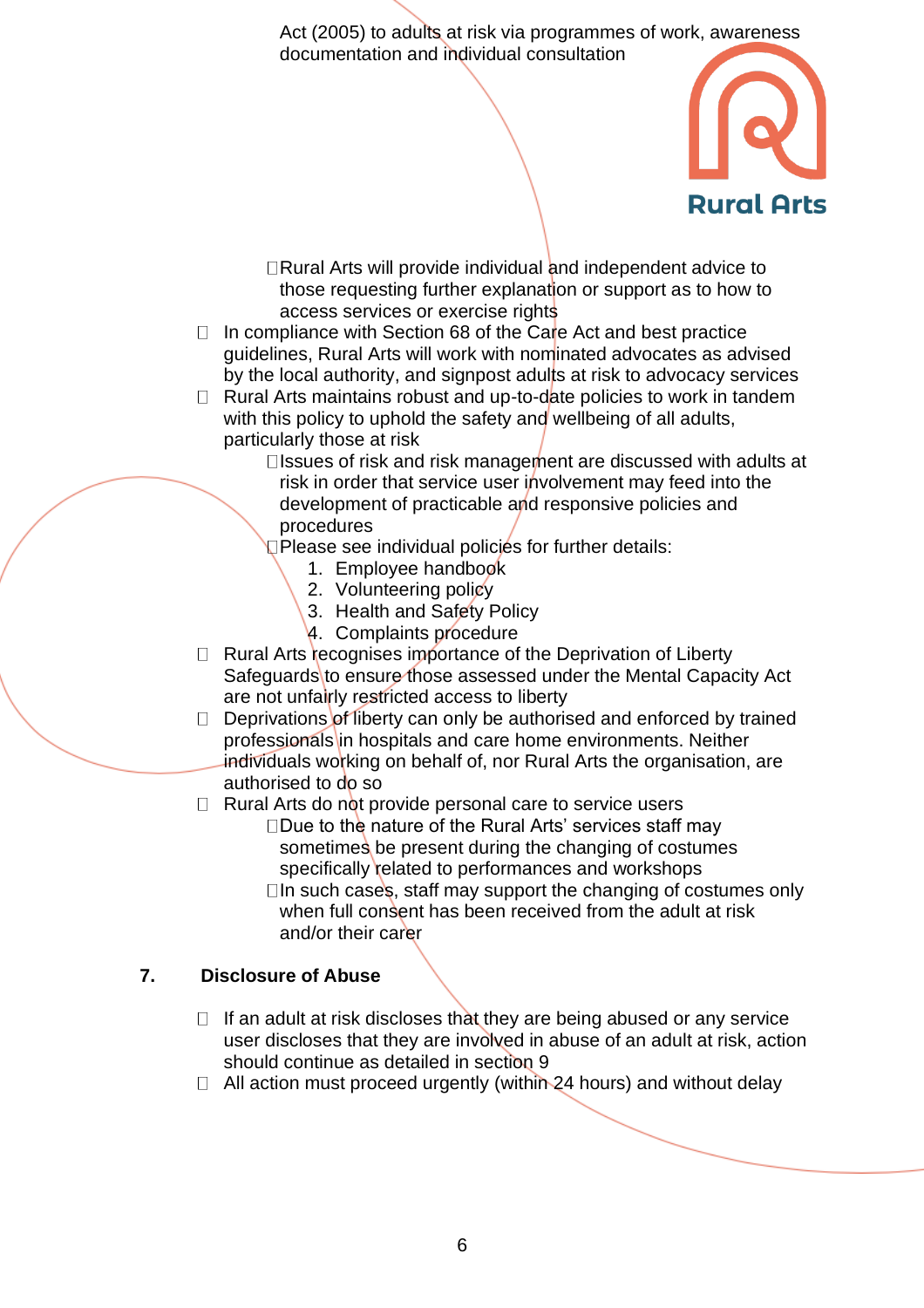

## **8. Suspicion of Abuse**

- $\Box$  Should an adult at risk be suspected of being subject to or at risk of abuse or neglect,
	- $\Box$ The situation should be discussed immediately with a Designated Safeguarding Officer
	- $\Box$  Action should continue as in section 9
- $\Box$  All action must proceed urgently and without delay

### **9. Action on Disclosure of Abuse**

- $\Box$  There should always be the opportunity to discuss welfare concerns with and seek advice from a Designated Safeguarding Officer, but:
	- $\Box$ Never delay emergency action to protect an adult at risk  $\Box$ If it's an emergency, dial 999
	- $\Box$ Individuals may report disclosures of abuse to relevant authorities irrespective of the opinion of other colleagues or a Designated Safeguarding Officer or Lead
- $\Box$  Always record in writing concerns about an adult at risk's welfare, whether or not further action is taken
	- □Always record conversations using the language and terminology used by the adult at risk
	- $\Box$ Give descriptions of any actions or signals used
	- $\Box$  If appropriate include sketches of sites and sizes of injuries  $\Box$ Include date and time notes were recorded
- $\Box$  Do not encourage, ask for elaboration or provide confirmation or validation during a disclosure
- $\Box$  If possible, the disclosure should be witnessed by more than one person in a public space
- $\Box$  If an adult at-risk part discloses or intimates to disclose it may be necessary to continue as if a full-disclosure had been given

 $\Box$ In these circumstances, the adult at risk must be notified in advance of the decision to report or progress the disclosure

- $\Box$  Adults at risk should be informed, upon disclosure of abuse, that confidentiality cannot be guaranteed
- $\Box$  Always record in writing discussions about an adult at risk's welfare.
- $\Box$  At or by the close of discussion, always reach clear and explicit recorded agreement about who will be taking what action, or that no further action will be taken.
- $\Box$  Where necessary, individuals and Rural Arts will cooperate with and disclose to other organisations, agencies and individuals the disclosure of abuse
- $\Box$  Full written records must be maintained of all disclosures and actions following disclosure for a period of six years before being safely destroyed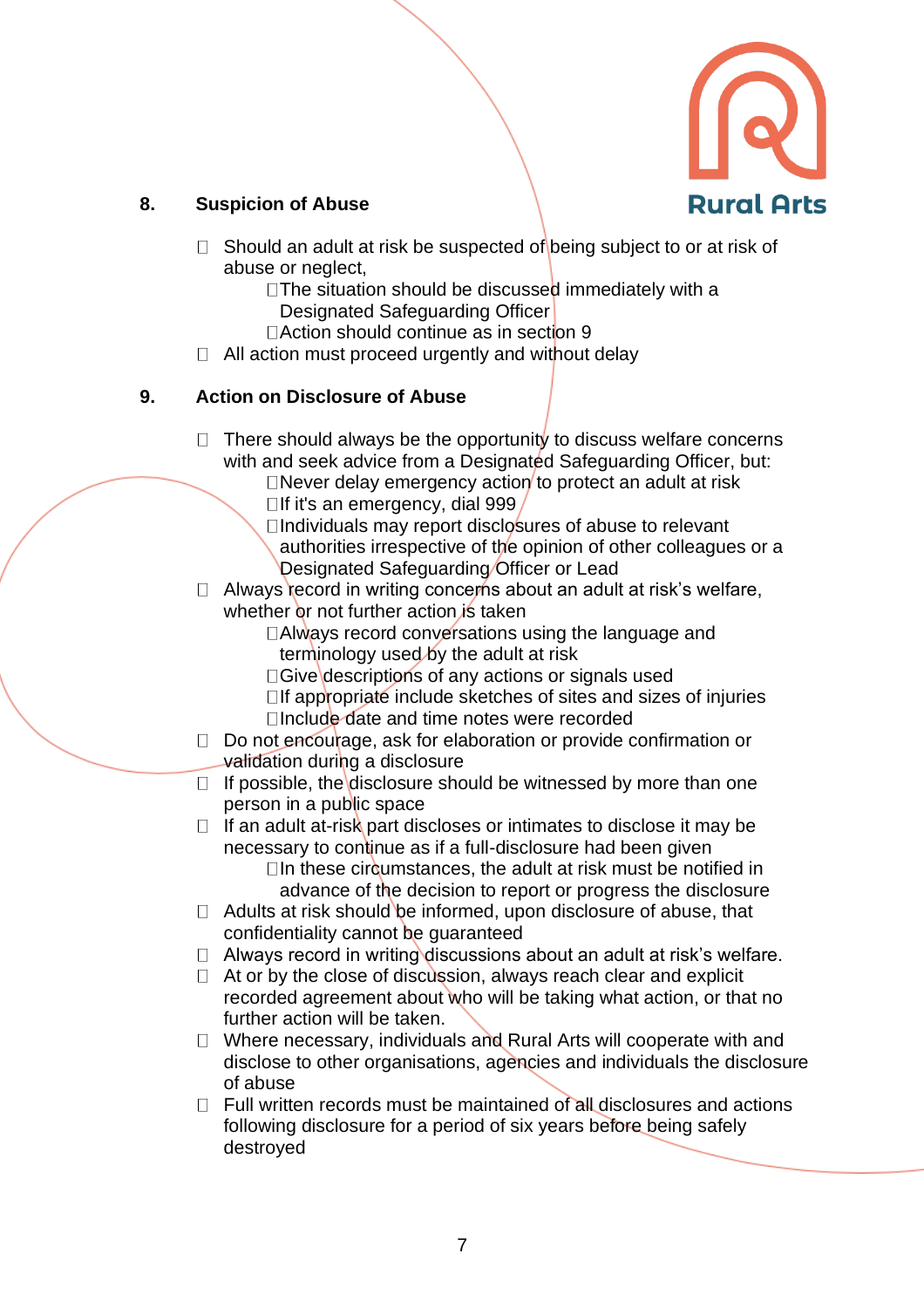

### **10. Action on Suspicion of Abuse**

- $\Box$  There should always be the opportunity to discuss welfare concerns with and seek advice from a Designated Safeguarding Officer, but:
	- $\Box$ Never delay emergency action to protect an adult at risk.  $\Box$ If it's an emergency, dial 999
	- $\Box$ Individuals may report suspicion of abuse to relevant authorities irrespective of the opinion of other colleagues or a Designated Safeguarding Officer
- $\Box$  Always record in writing concerns about an adult at risk's welfare, whether or not further action is taken
	- □Always record concerns using the language and terminology used by the adult at risk
	- □ Give descriptions of any actions or signals that gave cause for concern
	- If appropriate include sketches of sites and sizes of injuries  $\Box$ Include date and time notes were recorded
- $\Box$  Always record in writing discussions about an adult at risk's welfare
- $\Box$  At or by the close of discussion, always reach clear and explicit recorded agreement about who will be taking what action, or that no further action will be taken
- $\Box$  Where necessary, individuals and Rural Arts will cooperate with and disclose to other organisations, agencies and individuals the suspicion of abuse
- $\Box$  Full written records must be maintained of all concerns and actions following disclosure for a period of six years before being safely destroyed
- $\Box$  In all cases of suspected abuse discussion should be had with a Designated Safeguarding Officer and any other relevant parties as to whether issues relevant cultures and lifestyles have any bearing on the matter
	- $\Box$ Rural Arts welcomes the fact that people and lifestyles are diverse and does not make judgements about the acceptability or otherwise of lifestyles
	- □Rural Arts believes, in line with the Mental Capacity Act (2005), that where possible the adult at risk's choices and decision should be respected
	- $\Box$  However it is important that this philosophy does not stand in the way of the organisation's responsibility to protect adults at risk from harm, from themselves or others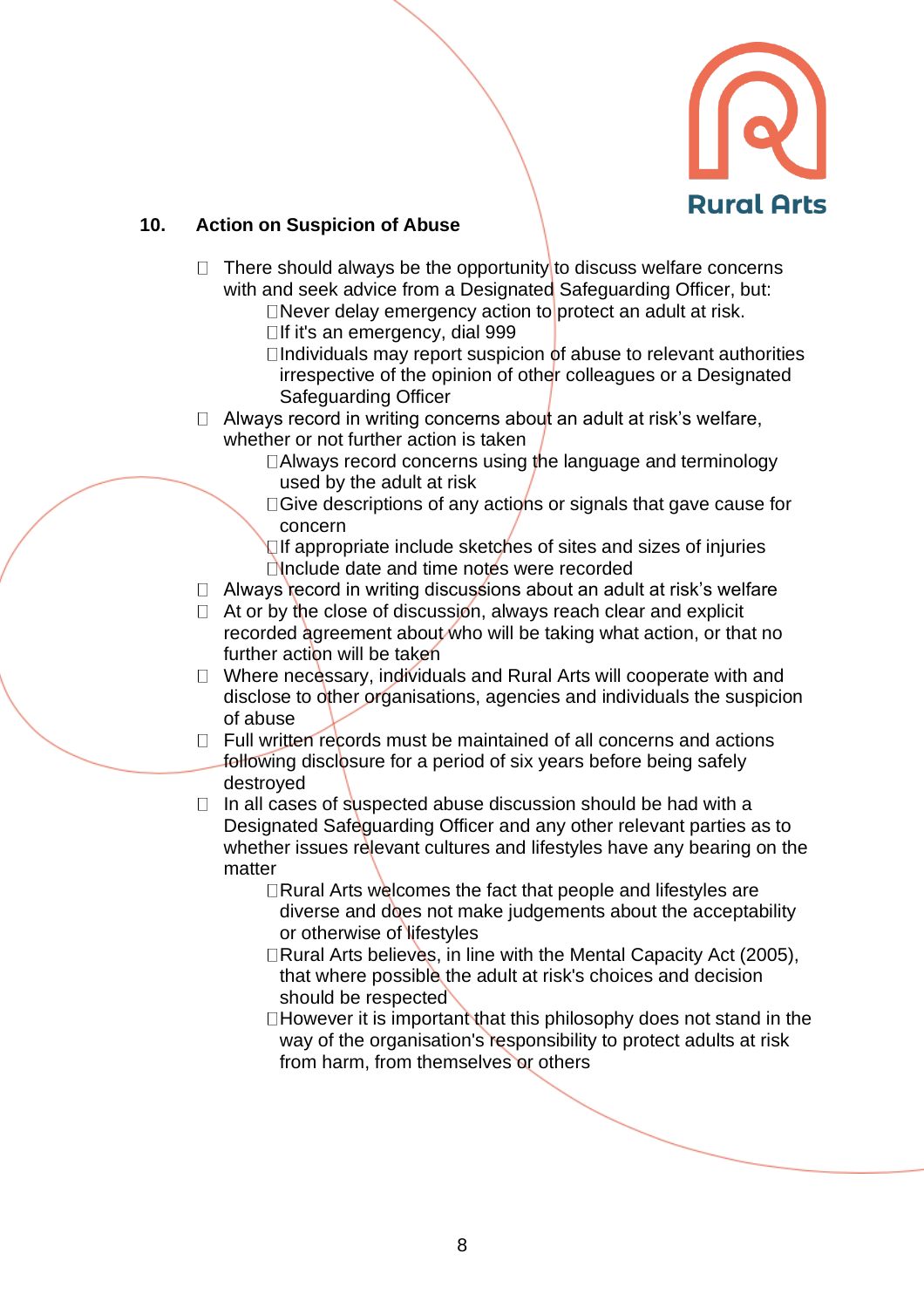

## **11. Making a Referral**

- $\Box$  Social service departments have been designated as the lead agencies with responsibility for coordinating a response to allegations or concerns of abuse
	- $\Box$ Rural Arts has the responsibility of informing North Yorkshire County Council's safeguarding term on 01609 780780
	- $\Box$ Rural Arts should source the Safeguarding lead for the relevant borough/county when starting to work in a new area
	- Referrals of a terrorist or suspected terrorist nature should be made to the Anti-Terrorist hotline: **0800 789 321**
- $\Box$  Rural Arts will work within the following timescales for reporting allegations or suspicions of abuse:
	- $\Box$  If the adult is at risk of serious physical harm, or a serious criminal act has taken place and evidence will need to be kept safe: immediately
		- 1. **Remember, if it's an emergency, dial 999**
	- $\Box$ If it relates to a specific incident which is, or may still be, going on, or may happen again: within 24 hours
	- $\Box$ If it is a more general concern that does not indicate immediate harm: within seven days
- $\Box$  If in doubt about whether to refer because, for example the allegation appears trivial, it is uncertain whether the situation indicates abuse or previous allegations have been made, then support must be given to individuals in the decision-making process

# **12. Support to Colleagues**

- $\Box$  Rural Arts will support individuals in circumstances detailed in 11 c
- $\Box$  This includes discussions with senior management and the Chair and reflection upon this document, the six principles of safeguarding and North Yorkshire Adult Safeguarding board best practice guides
- $\Box$  If social services need further involvement from colleagues following a report of abuse, the Designated Safeguarding Lead and/or Chair will discuss with the social services department the nature of their needs and how they might be met

# **13. Allegation of Abuse Against Rural Arts**

- $\Box$  Should anyone in their duties associated to Rural Arts be subject to allegation of abuse or neglect by an adult at risk, Rural Arts will:  $\Box$  Consult this policy, statutory guidance and best practice
	- information
	- Assist social services and other authorities in their investigations  $\square$ Implement disciplinary procedures in line with relevant employee
	- / volunteer policies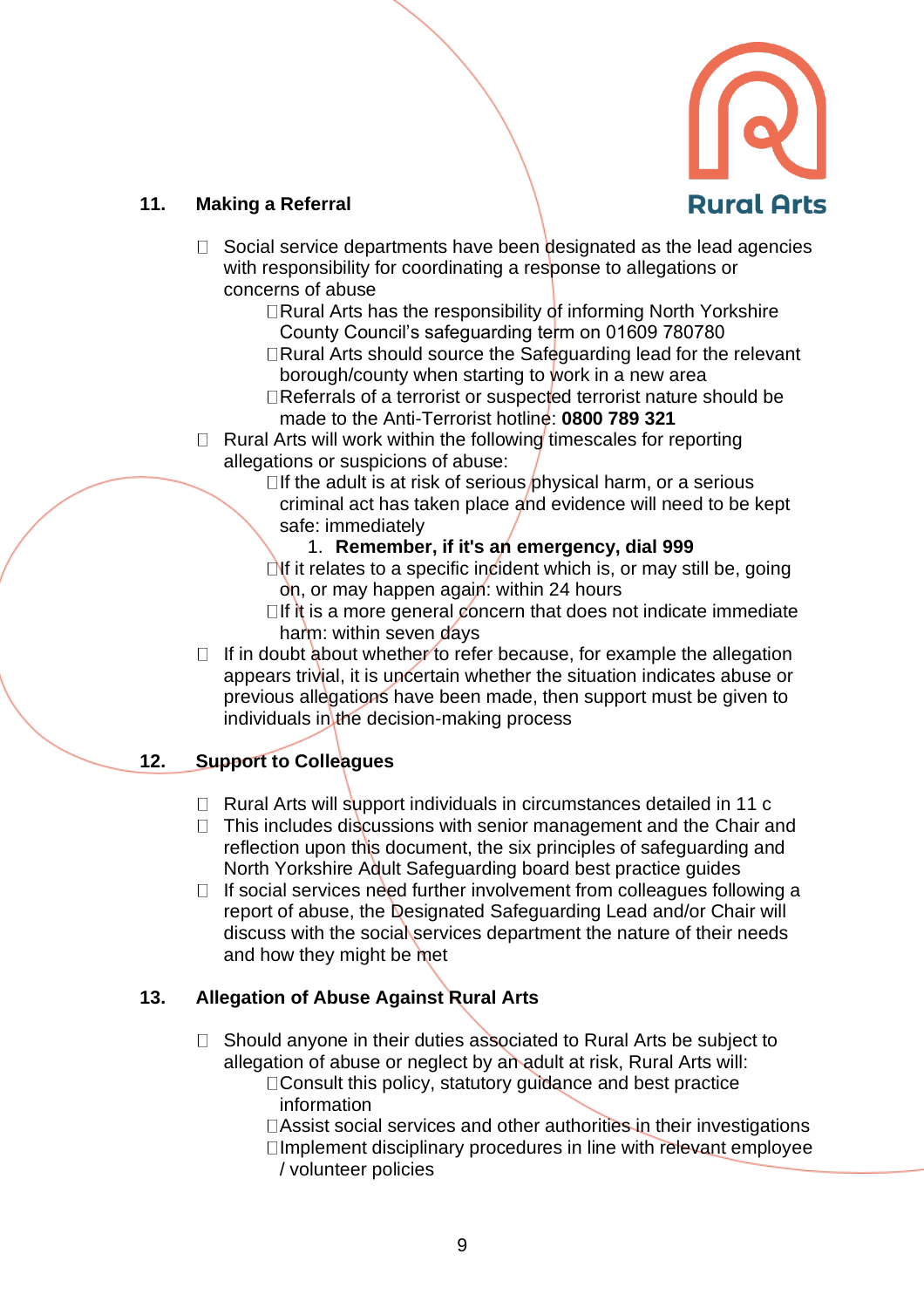

- $\Box$  Adult at risk should feel that they can make a complaint or allegation against those associated with Rural Arts without fear of retribution.
	- $\Box$  Adults at risk are given opportunity to understand what processes, anonymous and not, exist within the organisation to facilitate this
	- □For further reference, please see Rural Arts' Complaints Procedure
- $\Box$  Rural Arts reminds volunteers, trustees, staff, freelancers and all other employs of Rural Arts that they are legally protected from retributive actions by their employer by the 1998 Public Interest Disclosure Act

### **14. Preventing Abuse by Rural Arts**

- $\Box$  All those who come into regular one-on-one contact with adults at risk are thoroughly vetted before appointment. This includes:
	- $\Box$ Two current, unrelated and professional references □Afull check with the Disclosure and Barring Service
- $\Box$  All those who come into regular one-on-one contact with adults at risk must receive updates to their Disclosure and Barring Service certification every two years
- $\Box$  Rural Arts, with the permission of the individual, takes copies of the original certification for safe storage
	- □Only records with direct relation to their engagement with adults at-risk will be considered and/or disclosed by Rural Arts
	- $\square$ In line with the Legal Aid, Sentencing and Punishment of Offenders Act 2012 (which updated the Rehabilitation of Offenders Act 1974), custodial and non-custodial sentences shall not legally preclude the opportunity of employment, however there may be some circumstances in which the outcome of the DBS check makes an individual ineligible for the advertised position
	- DCopies of DBS certification will be stored securely and confidentiality for the period of the individual's engagement plus six months, under recommendations from the Information Commissioner's Officer, the Data Protection Act and Rural Arts' Data Protection Policy.
- $\Box$  Rural Arts provides Safeguarding Training to all staff, including more exhaustive training for Designated Safeguarding Officers and the Designated Safeguarding Lead
- $\Box$  Where relevant, accredited training in de-escalation processes will be provided to support both individuals and adults at risk with behaviour that challenges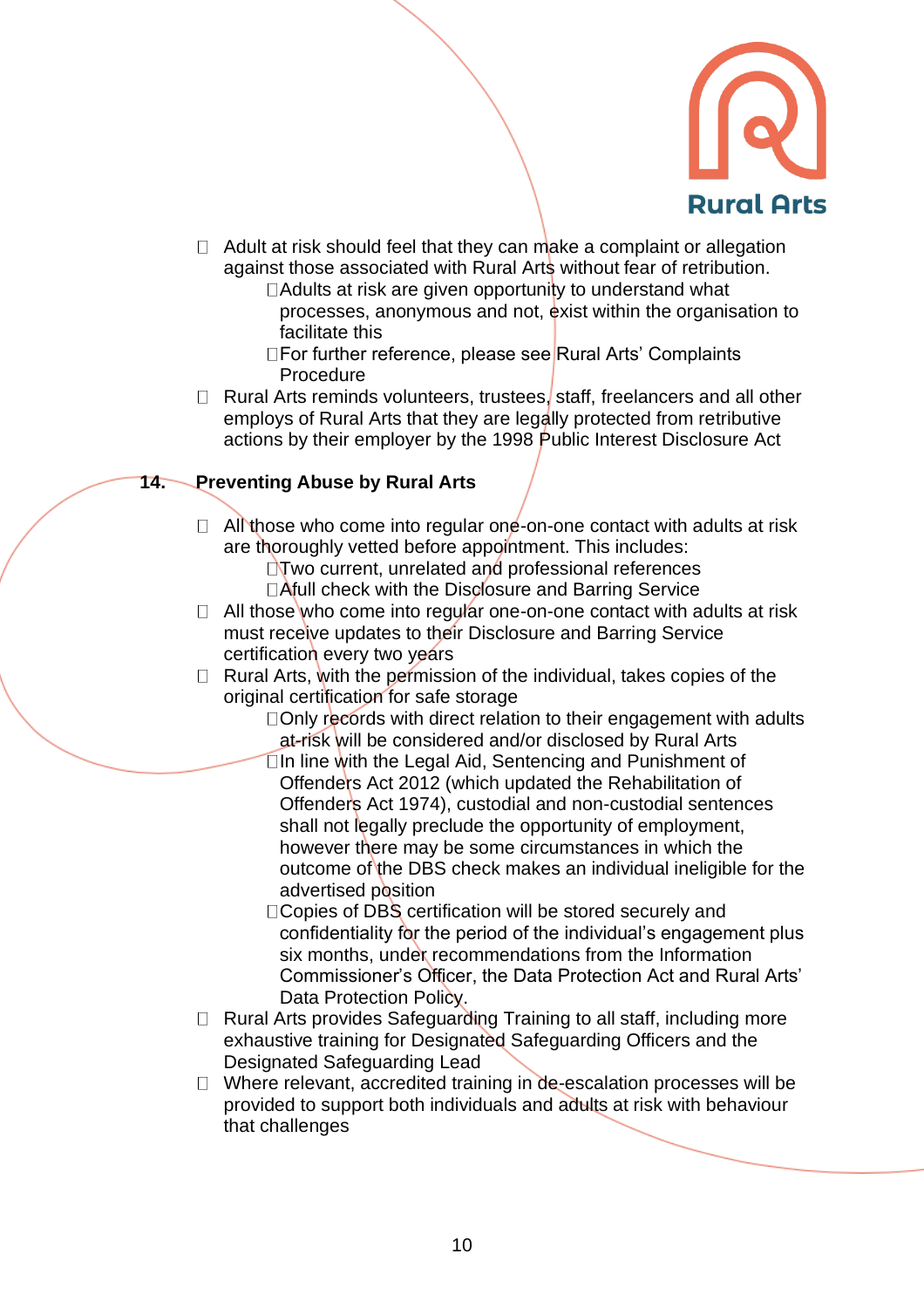

- $\Box$  Rural Arts recognises the difficulty of reporting a concern about other individuals associated with the organisation however the safety and protection of the adult at risk must be the priority in any decision made  $\Box$ Rural Arts will endeavor to support, protect and anonymise the individual reporting the concern
- $\Box$  Rural Arts and its staff do not, as standard, have permission or privilege to enforce physical restraint
	- $\square$  The first point of call should always be the relevant emergency or social service
	- $\Box$ There may be certain circumstances where trained professionals such as care workers are permitted to use physical restraint
		- 1. This is reserved as a final measure and is only applicable in contexts where the consent of the adult at risk is outweighed by urgent public benefit, e.g. controlling violence, averting danger

# **15. When Abuse Constitutes a Crime**

- $\Box$  Many of the categories of abuse are actions that may constitute criminal offences. Such actions include:
	- □Assault whether physical or psychological
	- □Sexual assault and rape
	- $\square$ Theft
	- $\Box$  Fraud or other forms of financial exploitation
- $\Box$  When complaints about alleged abuse suggest that a criminal offence may have been committed, it is imperative that reference should be made to the police as a matter of urgency
- $\Box$  Non-emergency referrals to the police are discussed with service users and the organisations duty to protect service users and staff
- $\Box$  In cases where a crime has been committed and a criminal investigation is being conducted, all other investigations will be conducted in consultation with the police

### **16. Confidentiality**

- a. Rural Arts' dedication to confidentiality does not preclude the disclosure of abuse or neglected, reported or suspected, to the appropriate authorities, agencies and individuals
- b. For further reference, please see Rural Arts' Data Protection Policy
- c. Information held about a person is the under the ownership of that person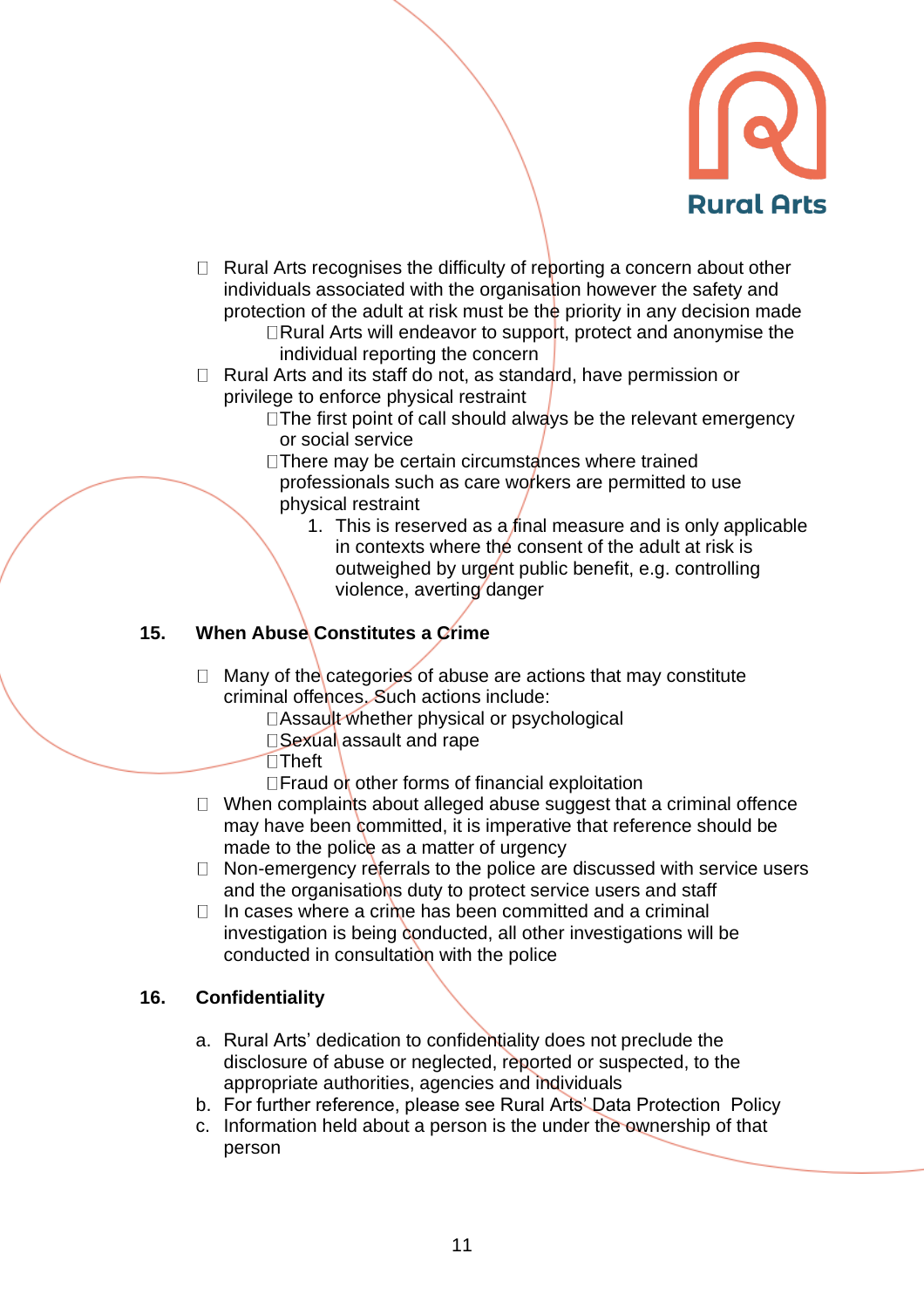

- d. Information should not be shared between organisations or across agencies without the informed consent of the adult at risk
- e. If consent is not given or available, information can still be exchanged should it pass the public interest test:
	- i. This tests whether the benefit to the public in sharing this information is greater than the potential detriment to the owner of the information
	- ii. Public benefit includes the avoidance, prevention, detection or removal of current or future abuse and neglect
		- 1. For example, if a workshop leader witnesses abuse towards an adult at risk from a carer but is asked by the adult not to disclose, the sharing of this information without consent would bass the public interest test as the prevention of future abuse of this and other adults at risk outweighs the potential detriment of the disclosure of this information

### **Appendix 1: Rural Arts' Policy to Support the Prevention of Extremism and Radicalisation (PREVENT)**

#### **1. INTRODUCTION**

The current threat from terrorism and extremism in the United Kingdom is real and severe and can involve the exploitation of vulnerable people, including our learners.

This policy is designed to provide a clear framework to structure and inform our response to safeguarding concerns for these vulnerable people.

**Radicalisation** is defined as the process by which people come to support terrorism and extremism and, in some cases to then participate in terrorist groups.

**Extremism** is vocal or active opposition to fundamental British values, including democracy, the rule of law, individual liberty and mutual respect and tolerance.

**All staff should have an awareness of the PREVENT agenda and the various forms of radicalisation. Staff should be able to recognise signs and indicators or concern and respond appropriately. Training is provided for staff and PREVENT is discussed at every staff meeting.**

#### **2. VULNERABILITY/RISK INDICATORS**

There is no such thing as a 'typical extremist' and those involved in extremism come from a range of backgrounds and experiences: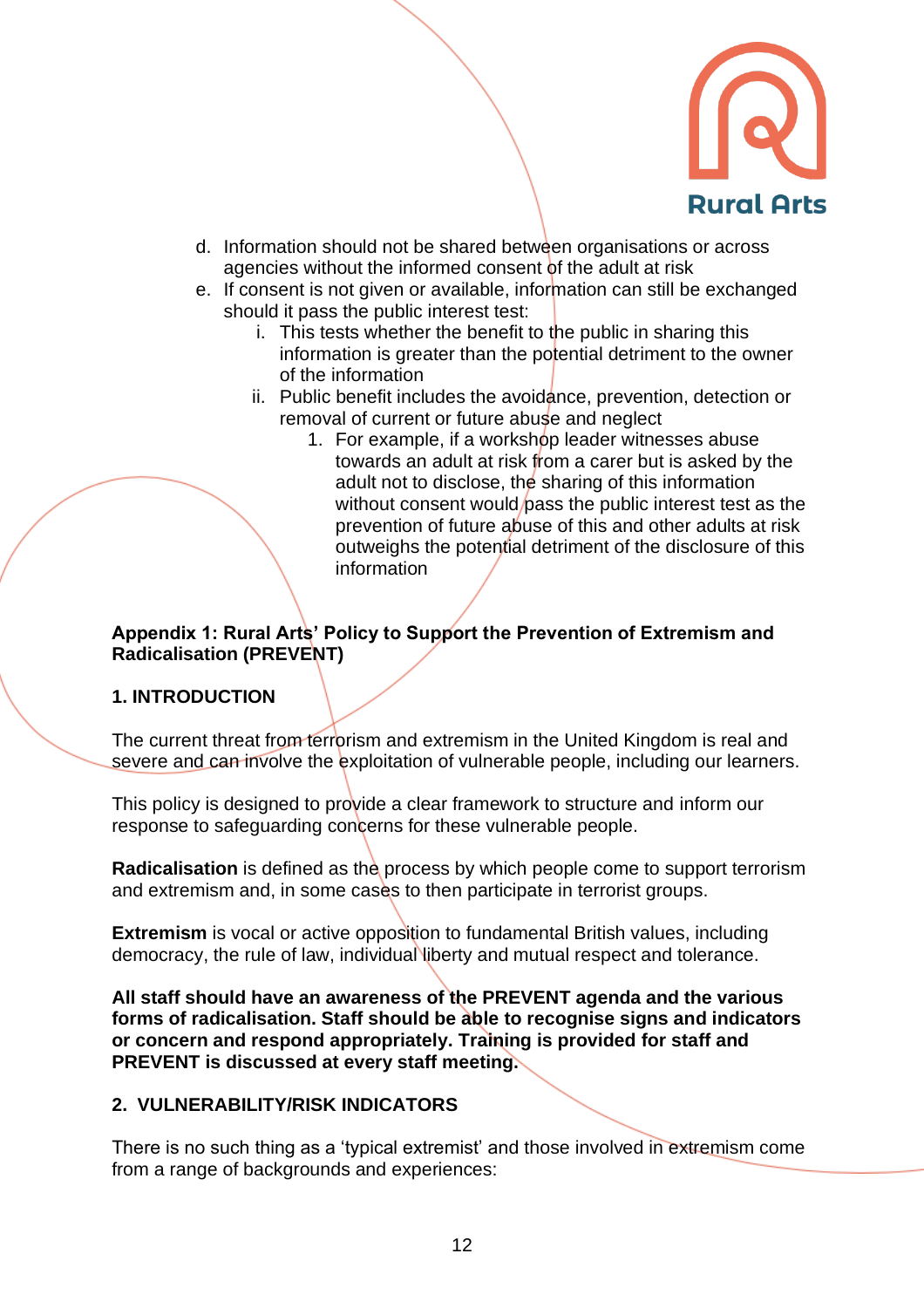

### **Vulnerability**

| Identity crisis:       | Distance from heritage/culture and    |
|------------------------|---------------------------------------|
|                        | uncomfortable in society              |
| Personal crisis:       | Family tensions, isolation, low self- |
|                        | esteem, searching for answers         |
| Personal circumstances | Migration, sense of grievance,        |
|                        | experience of racism                  |
| Unmet aspirations:     | Feelings of failure and/or rejection  |
| Criminality            | Experiences of prison, involvement    |
|                        | with criminal groups                  |

**Access to extremist influences** is also a risk factor.

# **3. REFERRAL AND INTERVENTION PROCESS**

Any concerns identified **MUST** be reported to the named Designated Safeguarding Lead MAX MAY who will deal with the matter according to procedures agreed with North Yorkshire County Council.

Individuals should also refer to the Anti-Terrorism hotline: 0800 789 321 and the website:<https://www.gov.uk/government/publications/prevent-duty-guidance>

In the event of an emergency, call 999.